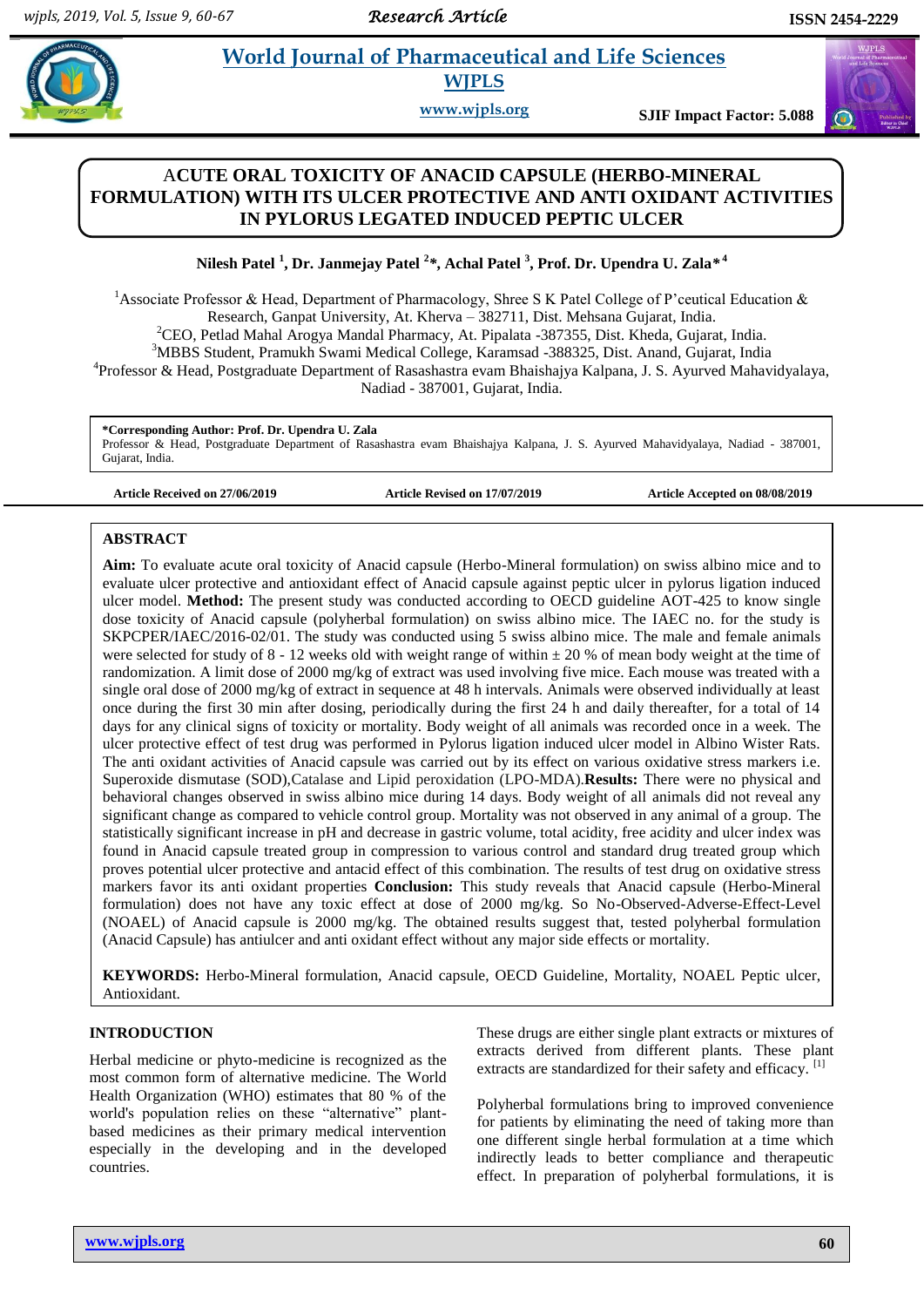crucial to note that herbs are sometimes considered to be incompatible therefore evaluation of toxicity is necessary. [2]

Open sores or break in inner lining of stomach, duodenum or esophagus is called peptic ulcers. <sup>[3]</sup> They are different from erosion due to its extend in inner lining of stomach, duodenum or esophagus and also causes more inflammatory reactions compare to other erosion. Peptic ulcers occurrence is estimated and according to study 10 % people from total population have it and also annual increase rate in this category of patient is 0.3%. Majority of them have duodenal ulcers. So its occurrence ratio is higher compare to other types of peptic ulcers. Sometimes this ulcer converts in tumor due to environmental and diet changes  $[4]$ . The main cause of peptic ulcer is H.pylori infection  $(80\%)$ . <sup>[5]</sup> Other causes are NSAIDS, stress, alcohol, smoking and genetic factors. <sup>[6]</sup> Occurrence of disease in male is three times higher than female. Treatment cost of peptic ulcer is higher due to requirement of preventive therapy for reoccurrence but now a day's advances in this field expanded other treatment options. [7] Herbal drugs are comparatively safer and treat the disease without or with least side effect or adverse effect. [8]

The present study has been conducted to develop NOAEL and evaluate ulcer protective and antioxidant effect of Anacid capsule (a newly developed Herbo-Mineral formulation).

#### **AIM AND OBJECTIVES**

- To evaluate acute oral toxicity of Anacid capsule (Herbo-Mineral formulation) on swiss albino mice.
- To evaluate ulcer protective and antioxidant effect of Anacid capsule against peptic ulcer in pylorus ligation induced ulcer model.

### **MATERIALS AND METHODS**

**Test Material:** The test drug (Anacid capsule) was manufactured at Petlad Mahal Arogya Mandal Pharmacy, At & Po. Pipalata, Dist. Kheda, Gujarat, India. All the GMP standards were followed during manufacturing. The detail of Anacid capsule is mentioned below;

|           | Table 1: Ingredients of Anacid capsule, Each Capsule |  |  |
|-----------|------------------------------------------------------|--|--|
| contains. |                                                      |  |  |

| Sl. No. | Name of ingredient       | Quantity |
|---------|--------------------------|----------|
|         | Ext. Asparagus racemosus | 150mg    |
|         | Ext. Hedychium spicatum  | 100mg    |
|         | Ext. Glycyrrhiza glabra  | 50mg     |
|         | Swarjika Kshar           | 100mg    |
|         | Mukta shukti Bhasma      | 100mg    |

**Method:** The present study was performed after obtained permission from IAEC (SKPCPER/IAEC/2016-02/01) as per the CPCSEA, Ministry of Environment, Forest and Climate Change (MoFCC), Government of India.

**(A) Acute oral toxicity[9]:** It was conducted according to OECD guideline AOT-425 to know single dose toxicity of Anacid capsule on swiss albino mice. All the Animals were kept in standard condition mentioned in guideline. They were randomized in different groups without irrespective of their gender and acclimatized prior to dosing. Each mouse was treated with limit single oral dose of extract (2000 mg/kg) in sequence at 48 h intervals. Animals were observed individually at least once during the first 30 min after dosing, periodically during first 24 h and daily thereafter for a total of 14 days for any clinical signs of toxicity or mortality. Body weight of all animals was recorded once in a week. The dosing detail is mentioned below;

**Table 2: Individual animal dosing record of test drug.**

|           | Animal No.   Gender   Experiment Day   Dose (ml) |  |
|-----------|--------------------------------------------------|--|
|           | $1st$ day                                        |  |
|           | $3rd$ day                                        |  |
|           | $5^{\text{th}}$ day                              |  |
| <b>HT</b> | $\overline{\sigma^{th}}$ dav                     |  |
| UM        | $\frac{\partial^{th}}{\partial av}$              |  |
|           | 4. Head R. Rody T. Tail HT. Head & Tail          |  |

H: Head, B: Body, T: Tail, HT: Head & Tail, UM: Unmarked, M: Male, F: Female

**(B) Effect on Peptic ulcer:** This study was performed in Pylorus ligation induced ulcer model in Albino Wister Rats. Animals assigned for study were maintained in standard condition. They were acclimatized for a minimum period of five days prior to dosing and subjected to randomization.

|  |  |  |  | <b>Table 3: Grouping of Animals.</b> |
|--|--|--|--|--------------------------------------|
|--|--|--|--|--------------------------------------|

| Group No. | <b>Group Name</b>                         | Dose (Oral)        | No. of animals |
|-----------|-------------------------------------------|--------------------|----------------|
|           | Normal control (NC)                       | Normal saline      |                |
|           | Disease control (DC)                      | Normal saline      |                |
| Ш         | Sham operated control (Sham)              | Normal saline      |                |
| IV        | Standard drug (Ranitidine) treated (Std.) | $27 \text{ mg/kg}$ |                |
|           | Anacid Capsule (AC)                       | $25 \text{ mg/kg}$ |                |

One day before surgery, animals were divided in six different groups. Formulation or standard drug dose was given according weight of animal and interpretation of toxicological data. Animals were kept fasted for 24 h and after that, group IV & V were administered orally with standard drug (Ranitidine – 27mg/kg) and Test drug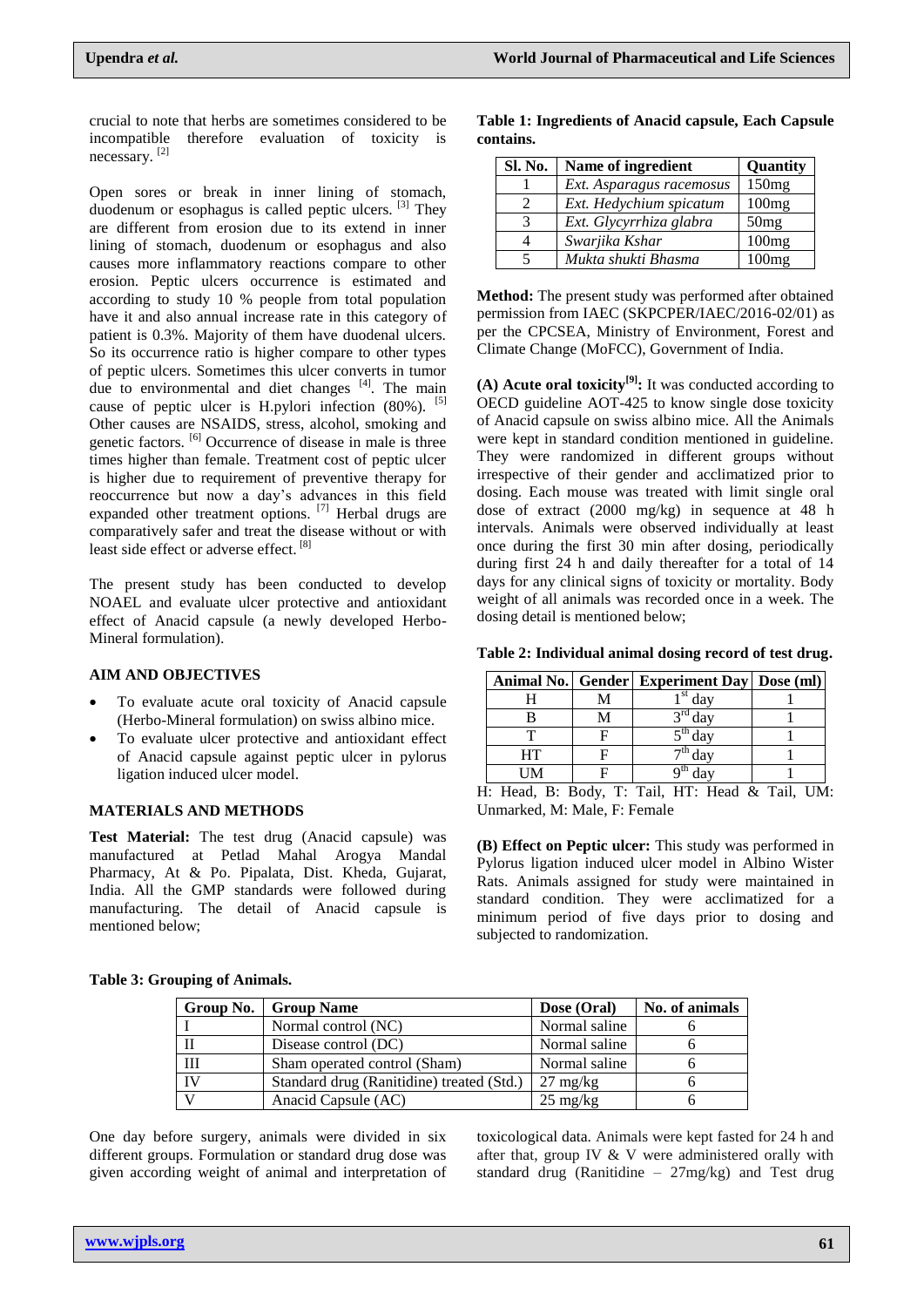(Anacid Capsule – 25mg/kg) respectively before 1 h of surgery. First animal was anaesthetized then tied on surgical board. Hairs below xiphoid process were removed and midline incision was made. Then pylorus portion was ligated by lifting it out without damaging any blood supply of stomach. The incision was closed by interrupted suture. Animals were kept for recovery in individual cage. After 24 h, animals were sacrificed by cervical dislocation method. Stomach of animal was isolated and parameters were analyzed.

#### **Evaluation of gastric parameters**

**Volume of Gastric juice:** The gastric juice was centrifuged at 3000 rpm for 15 min and then it was read from calibration on the centrifuge tubes.

**pH:** After centrifugation, pH of withdrawn liquid from centrifuge tubes was measured by pH strip.

**Free acidity and Total acidity[10]:** 1 ml of collected supernant liquid was taken and diluted up to 10 ml by distilled water. Resulting mixture was titrated using 0.01N NaOH, phenolphthalein and methyl red (2-3 drops of both) as indicator. First end point was taken when yellow color solution turned in orange. The volume of titrant was noted, which gives amount of NaOH required to measure free acidity. Now same solution was kept titrated until pink color obtained and it persisted for more than 30 sec. At end point amount of titrant was noted down which indicate amount of NaOH required to measure total acidity.

**Ulcer Index [11]:** Calculation and representation of ulcer index is highly complicated and controversial process. Bonny castle (1964) and Robert et al (1968) suggested a method in which the stomach was given grades (0 to 4) as follows:

- 0. Normal swelling & white spots
- 1. Red hemorrhagic spots ulcers,
- 2. Deeper hemorrhagic spots & white spot like ulcers,
- 3. Hemorrhagic ulcers & other type of ulcers,
- 4. Perforated stomach due to ulcers.

Ulcer index  $=$  % of animals having ulcers  $\times$  average severity of ulcer (from scale 0 to 4) /Average number of ulcers per stomach.

### **(C) Evaluation of oxidative stress markers Superoxide dismutase (SOD) activity[12]**

**Reagents:** 0.0001 M EDTA, 0.003 M Epinephrine, Carbonate buffer (pH 9.7)

The SOD calibration curve was prepared by taking 0.01, 0.1, 1 & 10 U/ml concentration of standard solution. Then solution of 1 ml carbonate buffer, 0.2 ml EDTA, 2 ml epinephrine and 0.5 ml supernant liquid were mixed. Absorbance of resulting solution was taken at 480 nm in spectrophotometer taking solution mixture without supernant as blank. Reading was taken at 30 sec interval for 3 min.

#### **Catalase activity[13]**

**Reagents:** 50 mm Potassium phosphate buffer (pH 7), 30  $mM H<sub>2</sub>O<sub>2</sub>$ 

Solution of 1 ml potassium phosphate buffer, 1 ml hydrogen peroxide and 50 μl sample (supernant) was prepared and absorbance of resulting mixture was taken at 240 nm by UV

Visible spectrophotometer taking solution mixture without supernant as blank solution. Reading was taken at 15 sec interval for 2.5 min.

# **Lipid peroxidation (LPO-MDA)[14]**

**Reagents:** 0.8 % TBA, 20 % CH3COOH in 0.27 M HCL (pH 3.5), 4 % W/V SLS, Distilled water

In 1 ml of supernant liquid, 0.2 ml of SLS, 1.5 ml 20 % CH3COOH in 0.27 M HCl& 0.8 % 1.5 ml of thiobarbituric acid (TBA) solution was added. Obtained mixture was heated at 85° C for 15 min and centrifuged at 1000 rpm for 15 min. After separation, upper organic layer was taken and its absorbance was taken in spectrophotometer at 532 nm against blank prepared by omitting sample solution.

#### **Estimation of total protein [15]**

**Reagents:** (A) NaOH 2 gm, NaHCO<sub>3</sub> 10 g, Sodium potassium tartrate 0.1 gm

All above reagent added and 500 ml volume was made up with distilled water.

**(B)** 5%CuSO4 in dis.H2O.

**(C)** 10 ml and 0.2 ml of solution A & B taken respectively.

In 0.2 ml of sample, 4 ml of solution C and 0.6 ml distilled water were added and kept aside for 15 min at 37° C. 0.4 ml of Folin-phenol reagent was added in that mixture after 15 min and resulting solution was again incubated for 30 min. After that, absorbances of prepared solutions were taken at 540 nm in spectrophotometer by taking solution without sample as blank. Total protein was obtained in mg/ml of sample from standard albumin calibration curve.

**Statistical analysis:** Graph Pad Prism computer software was used  $^{[16]}$ . Result was expressed as Mean  $\pm$  S.E.M, numbers of rats represented by n. Statistical significance between two means are determined by performing one way analysis of variance (ANOVA) followed by Dunnett's post hoc-test. P value <0.05 was considered significant.

#### **OBSERVATIONS & RESULT**

**(A) Acute oral toxicity:** The animals were observed continuously for behavioural changes, autonomic profiles and other signs of toxicity or mortality up to period of 14 days. The body weight, food intake and water intake were also observed on  $1<sup>st</sup>$ ,  $7<sup>th</sup>$  and  $14<sup>th</sup>$  day. There were no physical and behavioural changes observed in swiss albino mice during observation period. Body weight of all animals did not reveal any significant change as compared to vehicle control group and mortality was Nil.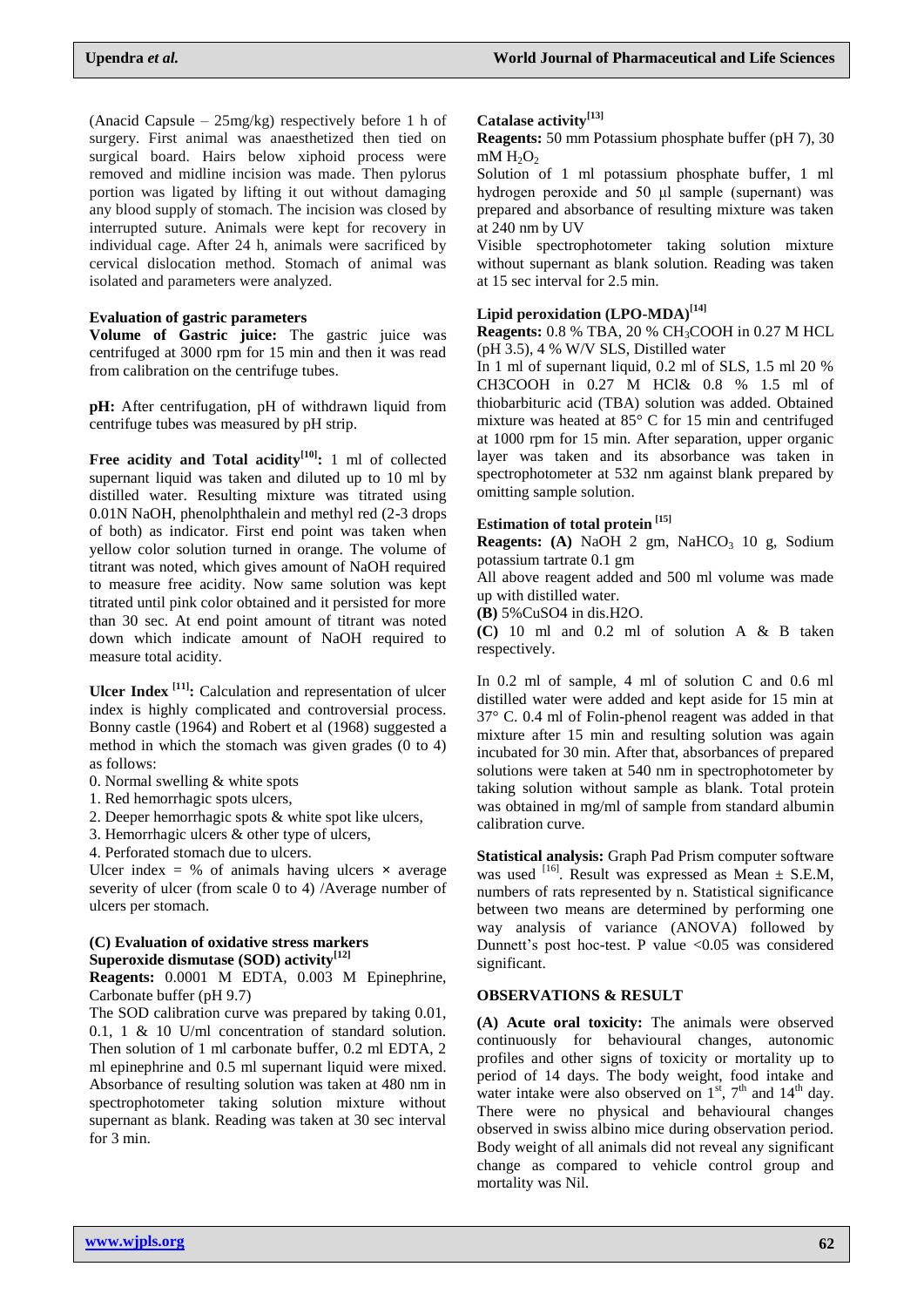| Animal No. |        | <b>Given Dose</b><br>(mg/kg) | <b>Experiment Day, Unit : gm</b> |                  |                  |                  |            |
|------------|--------|------------------------------|----------------------------------|------------------|------------------|------------------|------------|
|            | Gender |                              | ⊣ st                             | $\rightarrow$ th | $14^{\text{th}}$ | <b>Mortality</b> |            |
|            |        | ΙVΙ                          | 2000                             |                  |                  |                  | NIL        |
|            |        | <b>IVI</b>                   |                                  |                  |                  |                  | NIL        |
|            |        |                              |                                  |                  |                  | 26               | <b>NIL</b> |
|            | HT     |                              |                                  | 22               |                  | 25               | NIL        |
|            | UM     |                              |                                  |                  |                  |                  | NIL        |

**Table 4: Individual animal weekly body weight, dose & Mortality record.**

H: Head, B: Body, T: Tail, HT: Head & Tail, UM: Unmarked, M: Male, F: Female

**(B) Effect on Peptic ulcer:** The results of Anacid capsule on Pylorus Ligation Induced Gastric Ulcer Model are as mentioned below;

**Table 5: Effect of test drug on various gastric parameters.** 

| Group       | Dose (Oral)        | Gastric volume         | pН                 | <b>Free acidity</b>   | <b>Total acidity</b>           | <b>Ulcer Index</b>    |
|-------------|--------------------|------------------------|--------------------|-----------------------|--------------------------------|-----------------------|
| I(NC)       | Normal<br>saline   | $0.3 \pm 0.0707$       | $4.333 \pm 0.1667$ |                       |                                |                       |
| $II$ (DC)   |                    | $8.625 \pm 0.4250$     | $2.167 \pm 0.1667$ | $31.33 \pm 3.75$      | $135.7\pm8.686$ <sup>###</sup> |                       |
| III (Sham)  |                    | $0.3250+0.0853$        | $4.167 + 0.01667$  | $- -$                 | $- -$                          |                       |
| IV $(Std.)$ | $27 \text{ mg/kg}$ | $2.875 \pm 0.3683$ *** | $4.833+0.1667***$  | $7.00 \pm 1.00$ ***   | $48.00+7.234**$                | $16.25 \pm 3.75***$   |
| V(AC)       | $25 \text{ mg/kg}$ | $3.625 \pm 0.3119$ *** | $4.333+0.3333**$   | $8.333 \pm 2.404$ *** | $50.33 \pm 10.68$ ***          | $32.50 \pm 12.50$ *** |

 $^{***}p < 0.001$  Vs Normal control, \*\*\*p <0.001, \*\*p <0.01, \*p <0.05 Vs Disease control.



**Graph No. 1: Gastric Volume (Values are expressed as mean ± S.E.M., n=6).**  $^{#}_{p}$  = 0.001 Vs Normal control,  $^{**}$  p < 0.001 Vs Disease control.



**Graph No. 2: pH of gastric juice (Values are expressed as mean ± S.E.M., n=6).**  $^{***}p < 0.001$  Vs Normal control,  $^{***}p < 0.001$  Vs Disease control.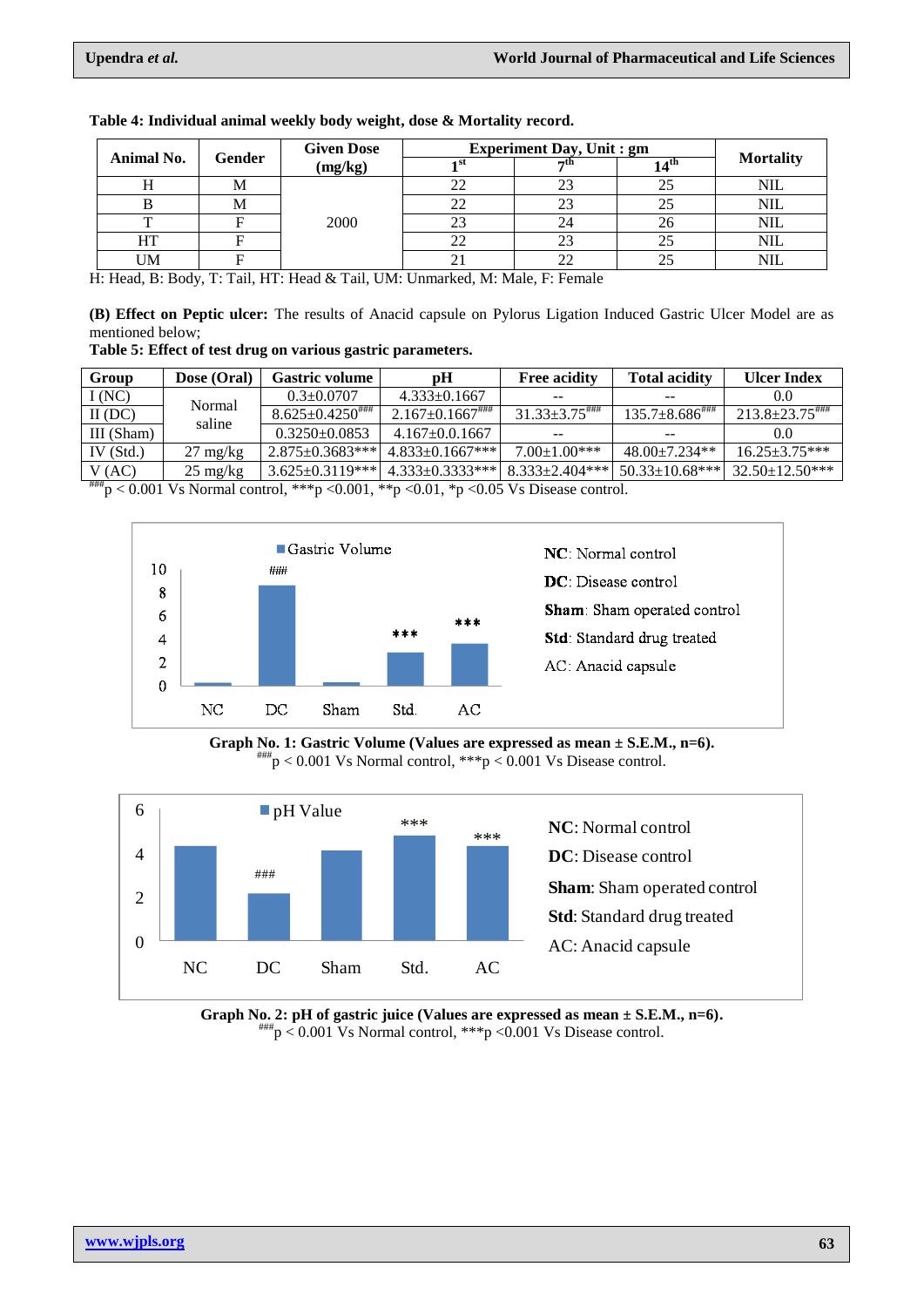

**Graph No. 3 Free acidity (Values are expressed as mean ± S.E.M., n=6).**  $^{#H#}p < 0.001$  Vs Normal control,  $^{**}p < 0.001$  Vs Disease control.



**Graph No. 4: Total acidity (Values are expressed as mean ± S.E.M., n=6).**  $^{***}p$  < 0.001 Vs Normal control, \*\*\*p < 0.001 Vs Disease control.





**(C) Effect on oxidative stress markers:** The results of Anacid capsule on various oxidative stress markers are as mentioned below;

|  |  |  | Table 06: Effect of test drug on oxidative stress markers. |  |  |
|--|--|--|------------------------------------------------------------|--|--|
|--|--|--|------------------------------------------------------------|--|--|

| Group         | Dose (Oral)        | <b>SOD</b> activity<br>Units/mg protein | <b>Catalase activity</b><br>Unit/min/mg tissue protein | <b>LPO MDA mmoles/mg</b><br>tissue peotein |
|---------------|--------------------|-----------------------------------------|--------------------------------------------------------|--------------------------------------------|
| I(NC)         | Normal             | $16.28 \pm 1.071$                       | $0.04983 \pm 0.0008$                                   | $17.55 \pm 1.360$                          |
| $II$ (DC)     | saline             | $3.724 \pm 0.3645$                      | $0.0146 \pm 0.0011$ ###                                | $59.41 \pm 2.883$ <sup>\\\\\\right\}</sup> |
| $IV$ (Std.)   | $27 \text{ mg/kg}$ | $14.37 \pm 0.2256$ ***                  | $0.04361 \pm 0.00063$ ***                              | $19.04 \pm 0.7666$ ***                     |
| V(AC)<br>**** | $25 \text{ mg/kg}$ | $10.58 \pm 0.6670**$                    | $0.04230 \pm 0.002359$ ***                             | $23.75 \pm 3.156$ ***                      |

 $^{#H}_{p}$   $> 0.001$  Vs Normal control, \*\*\*p  $< 0.001$ , \*\*p  $< 0.01$ , \*p  $< 0.05$  Vs Disease control.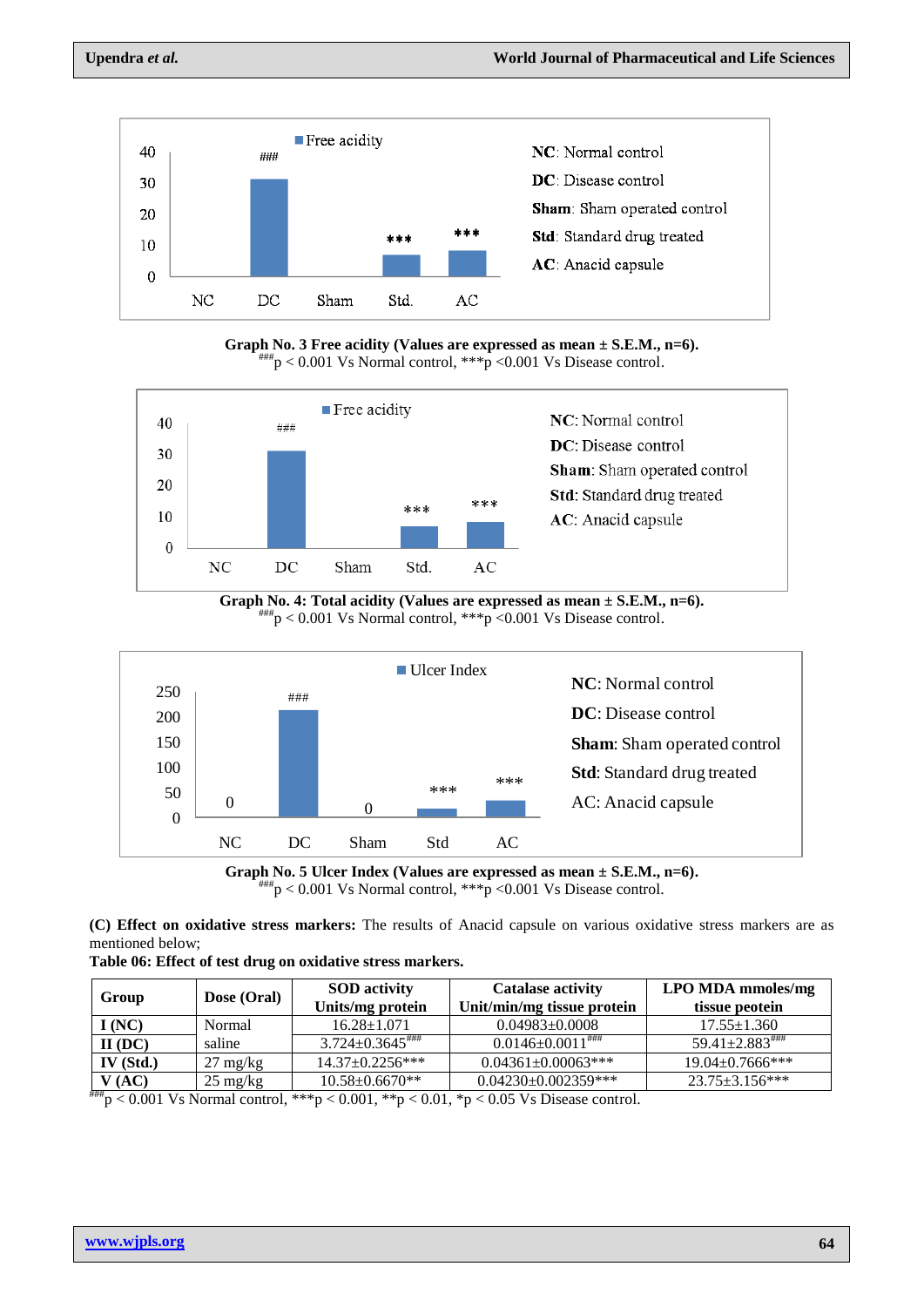

**Graph No. 6: SOD activity (Values are expressed as Mean ± S.E.M.).**  $\mu_{\text{p}} < 0.001 \text{ Vs}$  Normal control,  $\mu_{\text{p}} < 0.001$ ,  $\mu_{\text{p}} < 0.01 \text{ Vs}$  Disease control.



**Graph No. 7 Catalase activity (Values are expressed as Mean ± S.E.M.).**  $^{***}p$  < 0.001 Vs Normal control, \*\*\*p < 0.001, \*p < 0.05 Vs Disease control.



**Graph No. 8 LPO-MDA (Values are expressed as Mean ± S.E.M.).**  $^{***}$ p < 0.001 Vs Normal control, \*\*\*p < 0.001 Vs Disease control.

Effect of various polyherbal formulations on pylorus ligation induced gastric ulcer model.



1.3 Normal control group.



1.4 Anacid capsule treated group.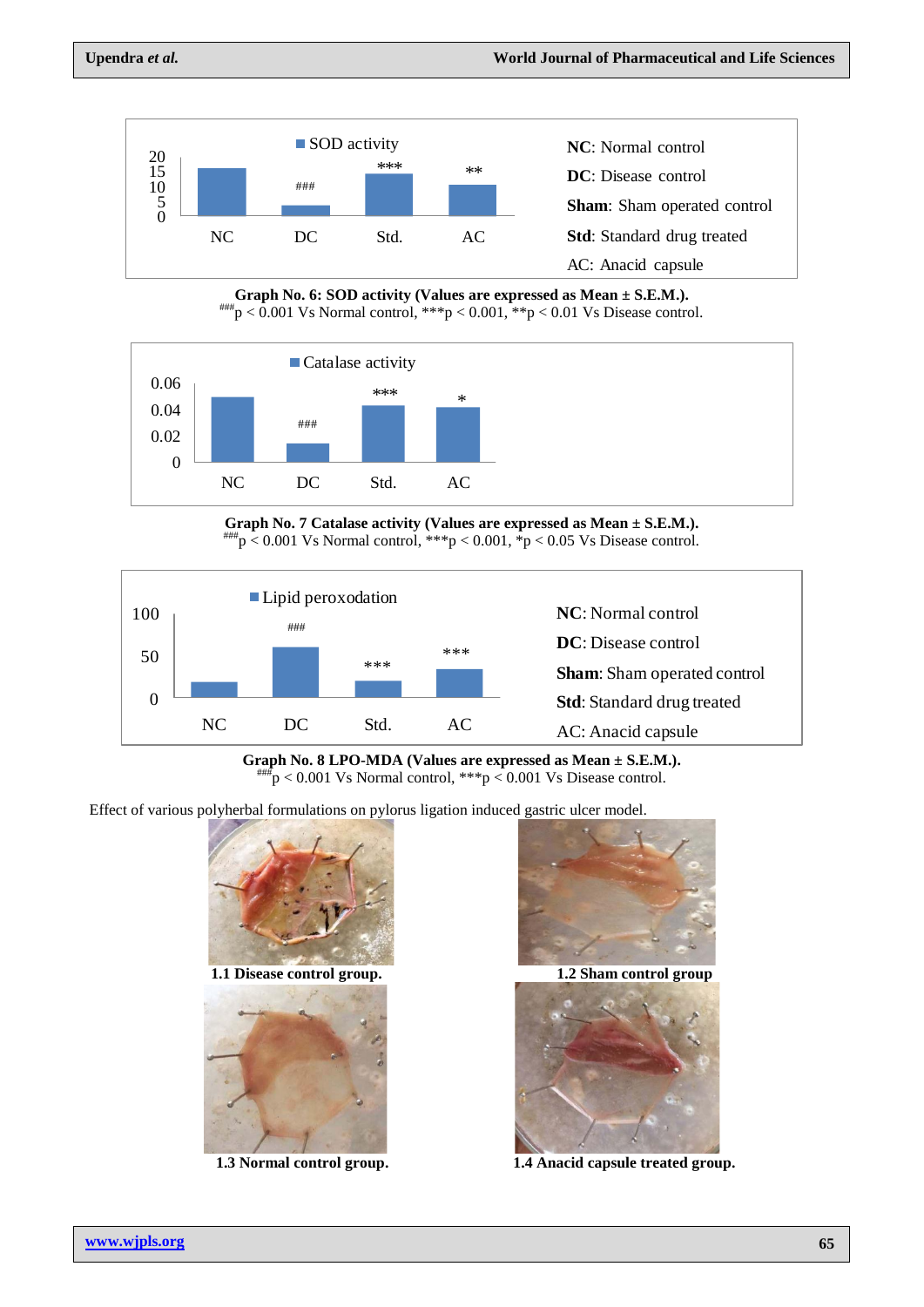#### **DISCUSSION**

The toxicity screening of newly developed formulation is essential to assure its safety and effectiveness. This study can consider as a pioneer step for the establishment of safety profile and efficacy of Anacid capsule.

The study was done on Swiss Albino Mice of both the sex for 14 days to rule out any toxic effect of Anacid capsule at the single dose of 2000 mg/kg. Individual animal weekly body weight was recorded and found to be increasing during the observation period [Table 4]. Animal daily observation was recorded and found to be same and mortality rate was Nil [Table 4]. There were no physical and behavioral changes observed in animals during the observation period. This study reveals that Anacid capsule which is indicated as antacid have no oral toxicity effect on Swiss albino mice. Hence, this can be used safely for therapeutic purposes.

The Anacid capsule is combination of various ingredients. Among them *Shatavari* (*Asparagus racemosus*) [17] and *Yastimadhu* (*Glycyrrhiza glabra*) are proven to have anti secretary and anti ulcerative activity.[18] *Shati* (*Hedychium spicatum*) showed protection against histamine-induced gastric ulcer.<sup>[19]</sup> *Mukta Shukti* showed anti ulcer activity by inhibiting secretions, neutralizing the acidity and reducing size of ulcerative lesions. It is indicated in various pathological conditions like hyper acidity (*Amlapitta*), loss of appetite (*Agnimandhya*), dysentery (*Grahani*) and duodenal ulcer (*Parinama Shula*).<sup>[20]</sup> Its acid neutralizing capacity, speed of antacid action and prolonged buffering action are excellent. *Swarjika kshar[21]* is a proven formulation for having antacid properties.

The ulcer protective effect of test drug was performed in Pylorus ligation induced ulcer model in Albino Wister Rats. The statistically significant increase in pH and decrease in gastric volume, total acidity, free acidity and ulcer index was found in Anacid capsule treated group in compression to various control and standard drug treated group [Table 5] which proves potential ulcer protective and antacid effect of this combination.

During normal metabolic process reactive oxygen species are generated and its accumulation is controlled by specific enzymes like superoxide dismutase, catalase and glutathione peroxidase. Any disturbance in enzyme activity leads to accumulation of free radicals which can cause peptic ulcer.<sup>[22]</sup> The antiulcer and healing mechanism can be obtained by antioxidant activity of any medicinal plant or herbal formulation. The results of test drug on oxidative stress markers favors its anti oxidant properties [Table 6].

# **CONCLUSION**

This study reveals that Anacid capsule (Herbo-Mineral formulation) does not have any toxic effect at dose of 2000 mg/kg. So No-Observed-Adverse-Effect-Level

(NOAEL) of Anacid capsule is 2000 mg/kg. The obtained results suggest that, tested polyherbal formulation (Anacid Capsule) has antiulcer and anti oxidant effect without any major side effects or mortality.

## **ACKNOWLEDGEMENT**

1. Petlad Mahala Arogya Mandal Pharmacy, At.Po. Piplata, Dist. Kheda, Gujarat, India.

2. Shree S.K. Patel College of Pharmaceutical Education And Research, Ganpat University, Ganpat Vidyanagar-384012, Gujarat, India.

3. J. S. Ayurved Mahavidyalaya, College Road, Nadiad - 387001, Gujarat, India.

#### **REFERENCES**

- 1. Sharma A, (1991), Antihepatotoxic activity of some plants used in herbal formulations, Fitoterapia, 62: 131-138.
- 2. Subramani parasuraman *et.al*, (2014), Polyherbal formulation-concept of Ayurveda, Pharmaco rev., July-Dec, 8(16): 73-80.
- 3. (NIDDM 2015).
- 4. Friedman, G.D., Siegelaub, A.B. and Seltzer, C.C. (1974), Cigarettes, alcohol, coffee and peptic ulcer. New England journal of medicine, 290(9): 469-473.
- 5. Suk, F.M., Lien, G.S., Yu, T.C. and Ho, Y.S.(2011), Global trends in Helicobacter pylori research from 1991 to 2008 analyzed with the Science Citation Index Expanded. European journal of gastroenterology & hepatology, 23(4): 295-301.
- 6. Kurata, J.H. and Nogawa, A.N.(1997), Metaanalysis of risk factors for peptic ulcer: nonsteroidal antiinflammatory drugs, Helicobacter pylori, and smoking, Journal of clinical gastroenterology, 24(1): 2-17.
- 7. Hippisley-Cox, J., Coupland, C. and Logan, R.(2005), Risk of adverse gastrointestinal outcomes in patients taking cyclo-oxygenase-2 inhibitors or conventional non-steroidal anti-inflammatory drugs: population based nested case-control analysis. *Bmj*, 331(7528): 1310-1316.
- 8. (CRC press, 2016).
- 9. OECD guideline for Testing of Chemicals, Acute oral toxicity Up and down procedure, OECD – 425, adopted on  $17<sup>th</sup>$  December 2001; 1-26.
- 10. [Roger S. Hubbard, D. Olan Meeker](https://jamanetwork.com/searchresults?author=Roger+S.+Hubbard&q=Roger+S.+Hubbard) (1924), The Analysis Of Gastric Juice For "Free Acidity (Organic And Inorganic)", JAMA, 82(17): 1342.
- 11. Robert, A., J.E. Nezamis and J.B. Philips, 1968. Effect of prostaglandin E1 on gastric secretion and ulcer formation in rats, J. Gastroenterol., 55: 481- 487.
- 12. [Misra HP,](https://www.ncbi.nlm.nih.gov/pubmed/?term=Misra%20HP%5BAuthor%5D&cauthor=true&cauthor_uid=4623845) [Fridovich I](https://www.ncbi.nlm.nih.gov/pubmed/?term=Fridovich%20I%5BAuthor%5D&cauthor=true&cauthor_uid=4623845) 1972, The role of superoxide anion in the autoxidation of epinephrine and a simple assay for superoxide dismutase, [J Biol](https://www.ncbi.nlm.nih.gov/pubmed/4623845)  [Chem.,](https://www.ncbi.nlm.nih.gov/pubmed/4623845) May 25; 247(10): 3170-3175.
- 13. Sinha AK 1972, Colorimetric assay of catalase, Anal Biochem, Jun. 47(2): 389-394.